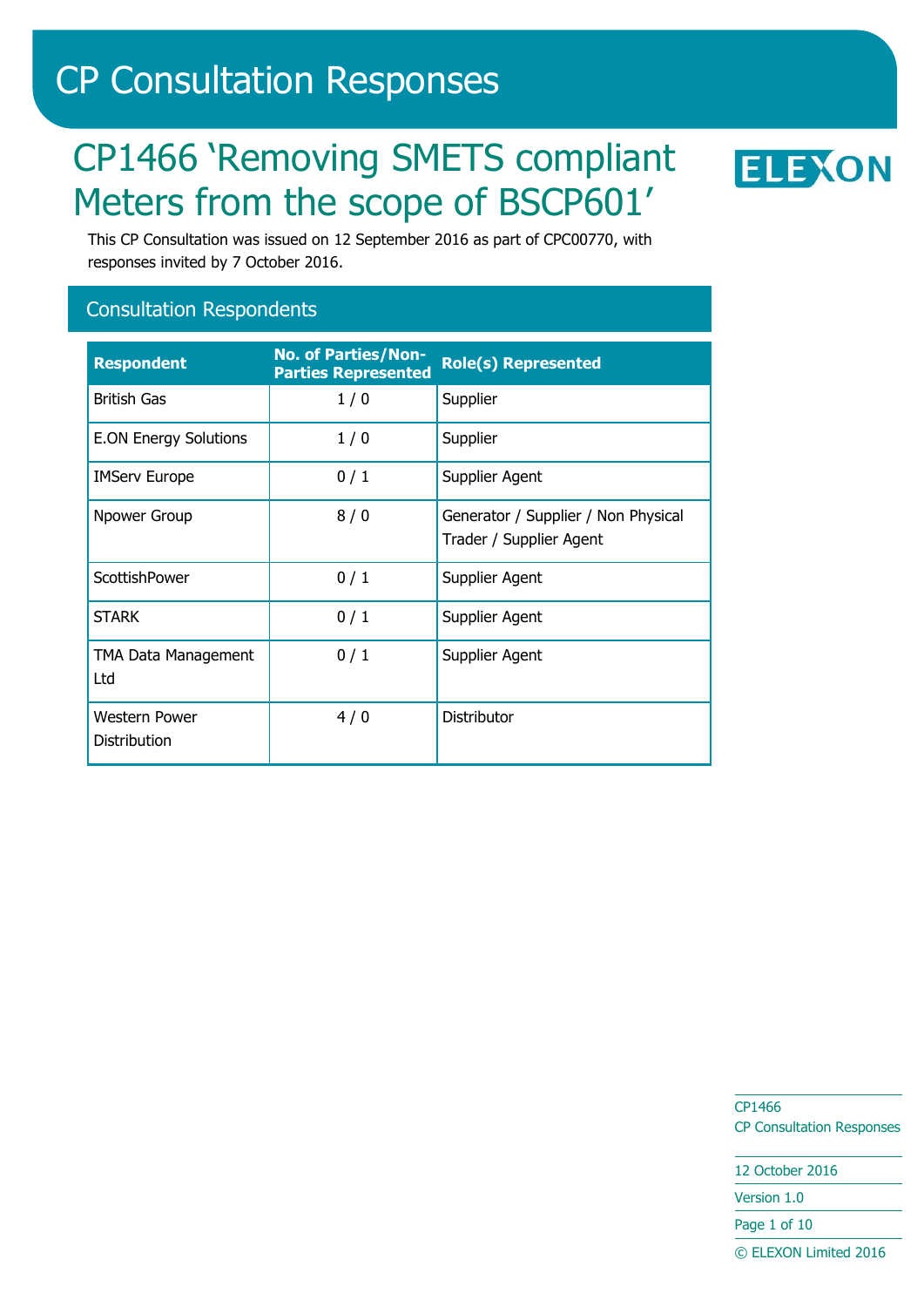# Summary of Consultation Responses

| <b>Respondent</b>                    | <b>Agree?</b> | <b>Impacted?</b> | Costs?                    | <b>Impl. Date?</b> |
|--------------------------------------|---------------|------------------|---------------------------|--------------------|
| <b>British Gas</b>                   | ✓             | $\mathbf x$      | $\pmb{x}$                 |                    |
| <b>E.ON Energy</b><br>Solutions      |               | $\pmb{x}$        | $\boldsymbol{\mathsf{x}}$ |                    |
| <b>IMServ Europe</b>                 | ✓             | ✓                | $\checkmark$              |                    |
| Npower Group                         | $\mathbf x$   | ✓                | ✓                         | $\mathbf x$        |
| ScottishPower                        | $\checkmark$  | $\mathbf x$      | $\mathbf x$               | $\checkmark$       |
| <b>STARK</b>                         | $\checkmark$  | ✓                | ✔                         |                    |
| <b>TMA Data</b><br>Management Ltd    |               |                  |                           |                    |
| <b>Western Power</b><br>Distribution |               | $\mathbf x$      | $\mathbf x$               |                    |

CP1466 CP Consultation Responses

12 October 2016 Version 1.0

Page 2 of 10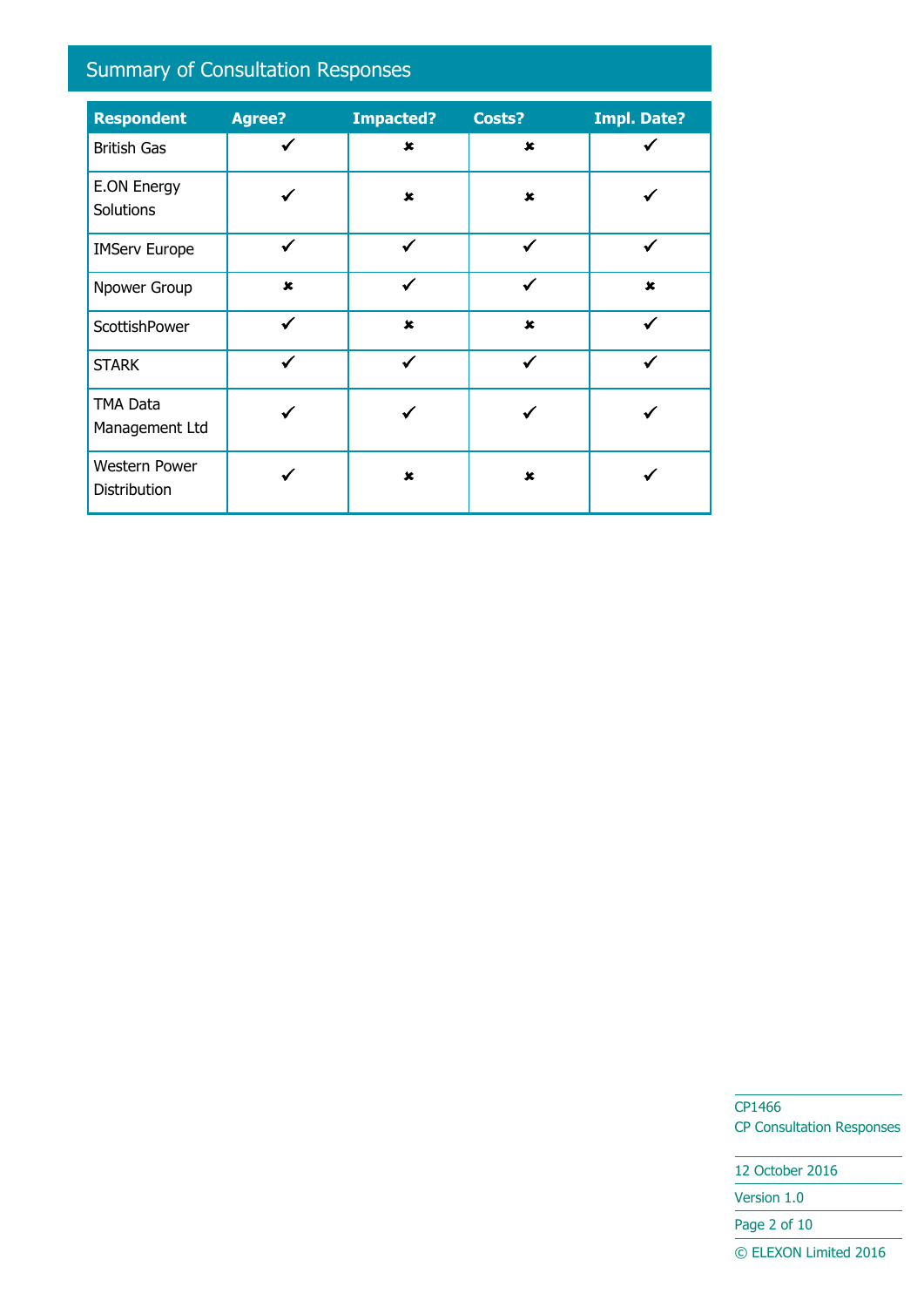# **Summary**

| Yes | No | <b>Neutral/No</b><br><b>Comment</b> | <b>Other</b> |
|-----|----|-------------------------------------|--------------|
|     |    |                                     |              |

# **Responses**

| <b>Respondent</b>        | <b>Response</b> | <b>Rationale</b>                                                                                                                                                                                                                                                                                                                                                                                                                                                                                                                                                                                                                                                                                                                                                                                                                                                                                                                                                                                                                                                                                                                                                                                                                                              |
|--------------------------|-----------------|---------------------------------------------------------------------------------------------------------------------------------------------------------------------------------------------------------------------------------------------------------------------------------------------------------------------------------------------------------------------------------------------------------------------------------------------------------------------------------------------------------------------------------------------------------------------------------------------------------------------------------------------------------------------------------------------------------------------------------------------------------------------------------------------------------------------------------------------------------------------------------------------------------------------------------------------------------------------------------------------------------------------------------------------------------------------------------------------------------------------------------------------------------------------------------------------------------------------------------------------------------------|
| <b>British Gas</b>       | Yes             |                                                                                                                                                                                                                                                                                                                                                                                                                                                                                                                                                                                                                                                                                                                                                                                                                                                                                                                                                                                                                                                                                                                                                                                                                                                               |
| E.ON Energy<br>Solutions | Yes             |                                                                                                                                                                                                                                                                                                                                                                                                                                                                                                                                                                                                                                                                                                                                                                                                                                                                                                                                                                                                                                                                                                                                                                                                                                                               |
| <b>IMServ Europe</b>     | Yes             |                                                                                                                                                                                                                                                                                                                                                                                                                                                                                                                                                                                                                                                                                                                                                                                                                                                                                                                                                                                                                                                                                                                                                                                                                                                               |
| Npower Group             | No              | npower agrees that DCC enrolled meters (SMETS2)<br>should be removed from the scope of BSCP 601. As<br>stated by the proposer, SMETS meters do not need<br>to be COP compliant as they are already SMETS<br>compliant. We therefore have no issues with<br>removing SMETS 1 and 2 from the COP Compliance<br>section of BSCP 601.                                                                                                                                                                                                                                                                                                                                                                                                                                                                                                                                                                                                                                                                                                                                                                                                                                                                                                                             |
|                          |                 | However, npower does not agree that SMETS1<br>meter should be taken out of scope for protocol<br>approval. The rational given in the change proposal<br>for removing SMETS meters from the scope of<br>BSCP601 is that they will be communicated with via<br>the DCC; a common communication method. This is<br>true for SMETS2 and we support the removal of the<br>obligation to go through protocol approval for<br>SMETS 2 meters. The rationale given however does<br>not support removing protocol approval for SMETS1.<br>Whilst we accept that SMETS1 meters will<br>eventually be serviced by the DCC, we do not<br>believe this is imminent. Whilst these meters are<br>being serviced by separate data-retrieval systems<br>they should be left in scope for protocol approval.<br>Protocol approval is not concerned with ensuring<br>meter compliance, its purpose is to ensure the data-<br>retrieval system functions correctly and does not<br>corrupt the integrity of the meter or the data<br>downloaded from the meter. Removing SMETS1<br>from the scope of protocol approval will introduce a<br>risk that data-retrievers do not have to ensure the<br>integrity of the systems they are using to remotely<br>connect to SMETS meters. |

P1466 P Consultation Responses

| 12 October 2016       |
|-----------------------|
| Version 1.0           |
| Page 3 of 10          |
|                       |
| © ELEXON Limited 2016 |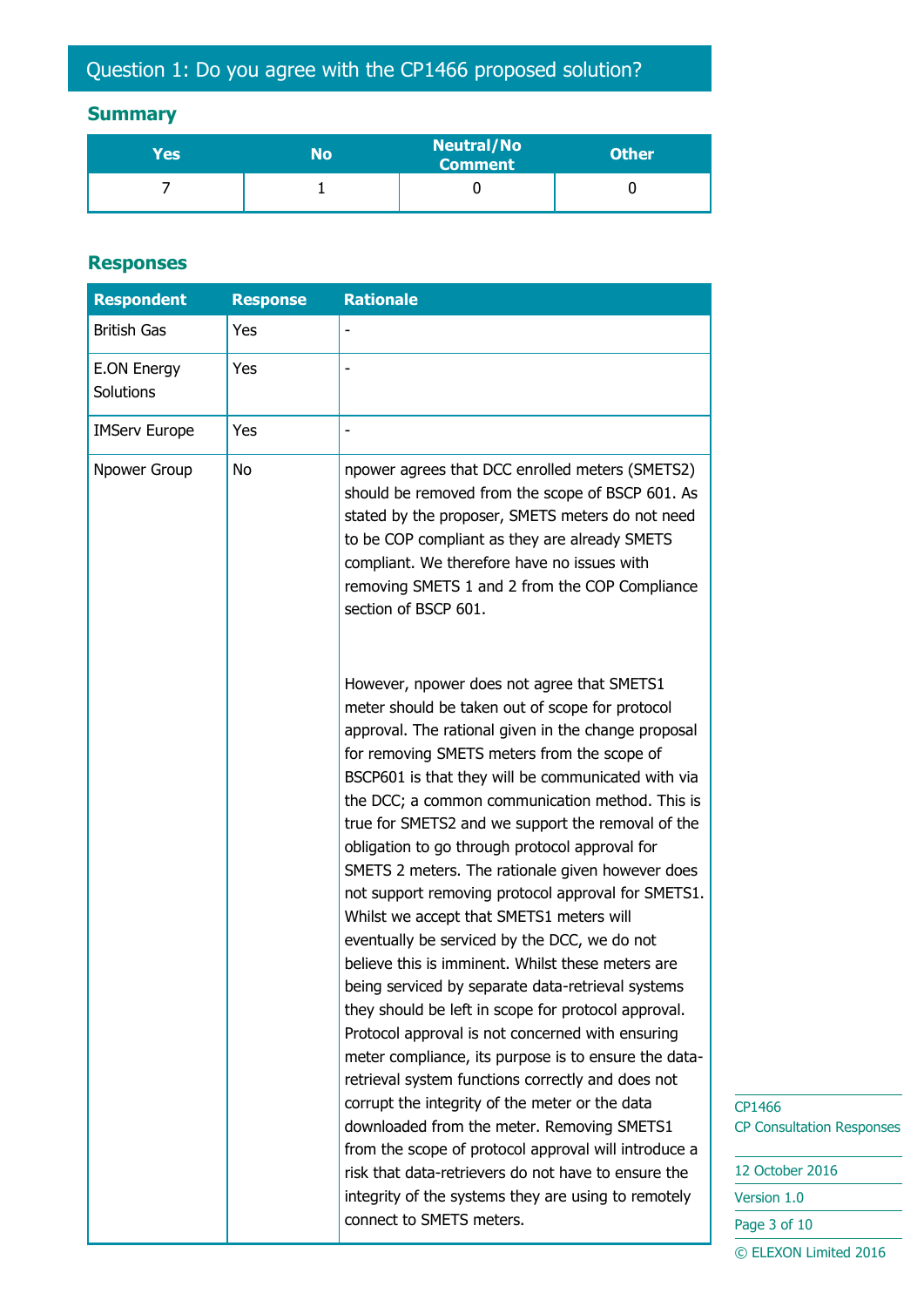| <b>Respondent</b>                           | <b>Response</b> | <b>Rationale</b>                                                                                                                                                                                                                                                                                                                                                                                                                                                                                                      |
|---------------------------------------------|-----------------|-----------------------------------------------------------------------------------------------------------------------------------------------------------------------------------------------------------------------------------------------------------------------------------------------------------------------------------------------------------------------------------------------------------------------------------------------------------------------------------------------------------------------|
|                                             |                 | We instead suggest that the proposal should<br>completely remove SMETS2 meters from the scope<br>of BSCP601. It should also remove SMETS meters<br>from the COP Compliance section of BSCP601.<br>However data retrievers should still be subject to go<br>through protocol approval for any system they use<br>to remotely connect to meters not through the DCC<br>- whether SMETS or not. A further change could be<br>raised later down the line at a time when SMETS1<br>meter are more integrated into the DCC. |
| ScottishPower                               | Yes             | Agree with the proposed solution as removing<br>SMETS compliant Meters from the scope of<br>BSCP601 is a sensible approach that will remove<br>unnecessary duplication of compliance testing.                                                                                                                                                                                                                                                                                                                         |
| <b>STARK</b>                                | Yes             | Solution seems to support the proposer's<br>justification.                                                                                                                                                                                                                                                                                                                                                                                                                                                            |
| <b>TMA Data</b><br>Management Ltd           | Yes             | We support the exemption of SMETS compliant<br>meter for BSCP601 testing to remove duplication of<br>compliance testing.                                                                                                                                                                                                                                                                                                                                                                                              |
| <b>Western Power</b><br><b>Distribution</b> | Yes             |                                                                                                                                                                                                                                                                                                                                                                                                                                                                                                                       |

CP1466 CP Consultation Responses

12 October 2016

Version 1.0

Page 4 of 10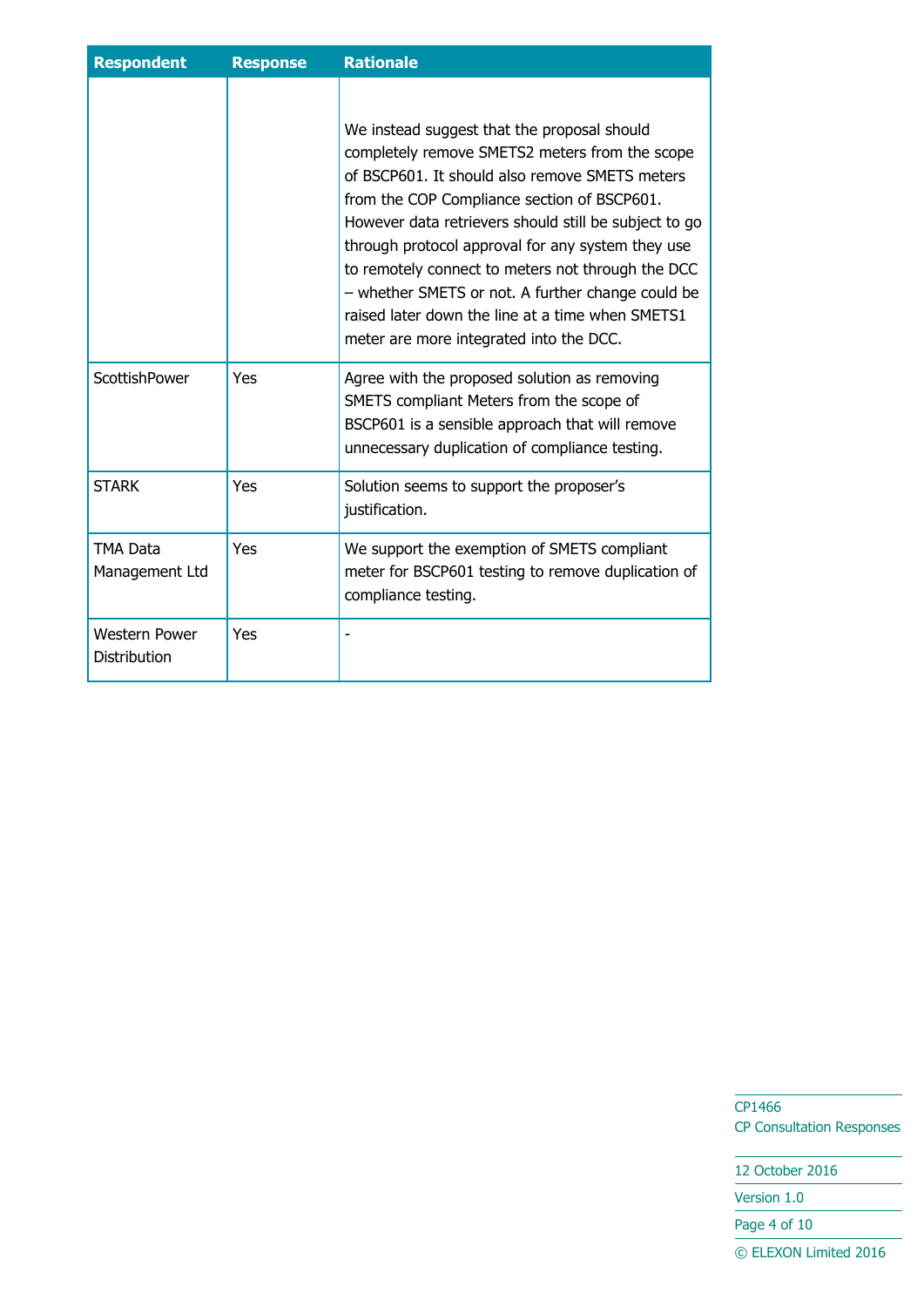# Question 2: Do you agree that the draft redlining delivers the CP1466 proposed solution?

# **Summary**

| Yes | No | <b>Neutral/No</b><br><b>Comment</b> | <b>Other</b> |
|-----|----|-------------------------------------|--------------|
|     |    |                                     |              |

#### **Responses**

| <b>Respondent</b>                    | <b>Response</b> | <b>Rationale</b>                                                                                                                                             |
|--------------------------------------|-----------------|--------------------------------------------------------------------------------------------------------------------------------------------------------------|
| <b>British Gas</b>                   | Yes             |                                                                                                                                                              |
| E.ON Energy<br>Solutions             | Yes             |                                                                                                                                                              |
| <b>IMServ Europe</b>                 | Yes             |                                                                                                                                                              |
| Npower Group                         | Yes             | Yes, the redlining delivers the solution proposed.<br>However for the reasons stated above, npower does<br>not support the current proposal in its entirety. |
| ScottishPower                        | Yes             | The draft redlining is reflective of the proposed<br>solution and meets the requirements.                                                                    |
| <b>STARK</b>                         | Yes             |                                                                                                                                                              |
| <b>TMA Data</b><br>Management Ltd    | Yes             |                                                                                                                                                              |
| <b>Western Power</b><br>Distribution | Yes             |                                                                                                                                                              |

CP1466 CP Consultation Responses

12 October 2016

Version 1.0

Page 5 of 10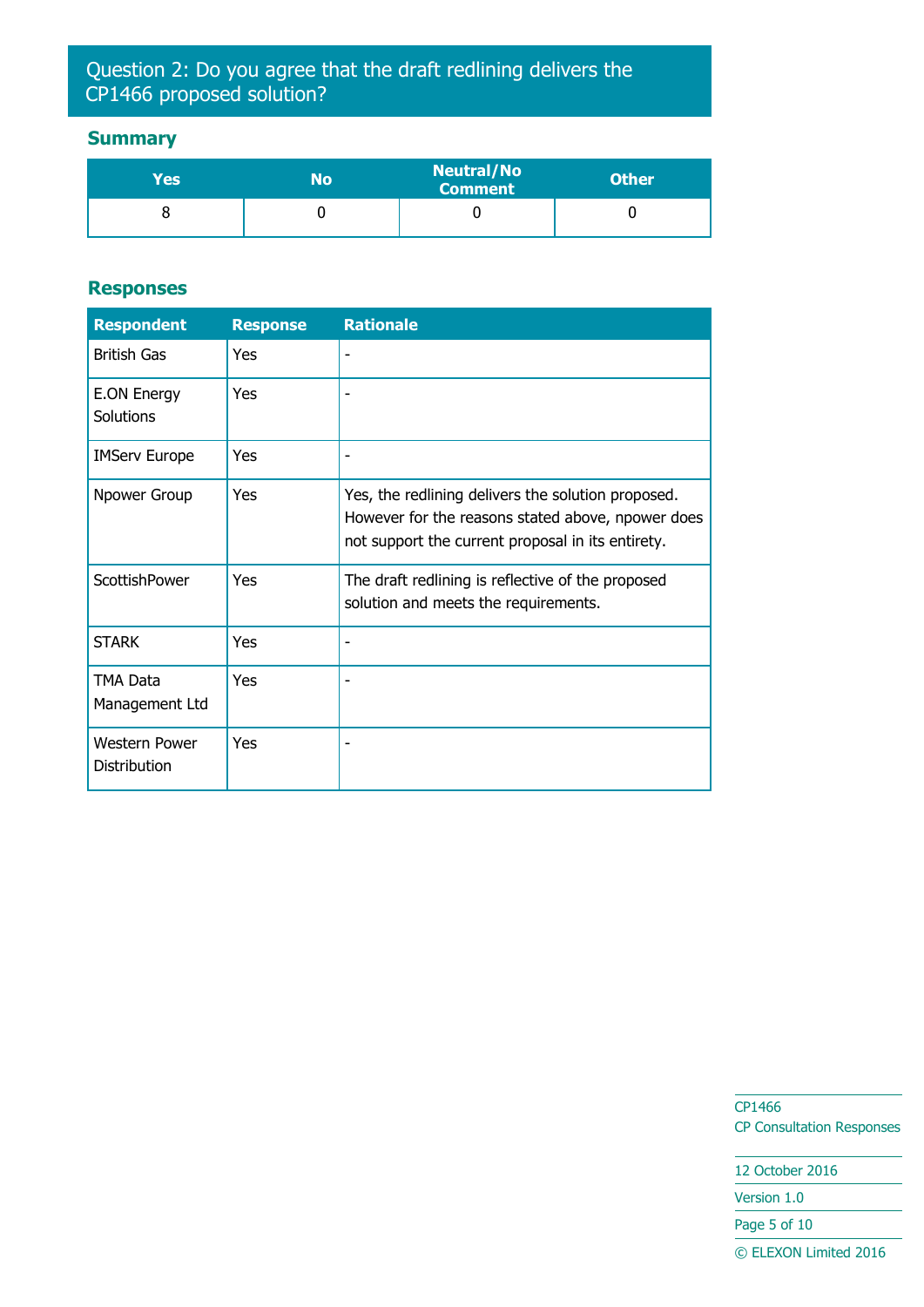# Question 3: Will CP1466 impact your organisation?

# **Summary**

| Yes | No | <b>Neutral/No</b><br><b>Comment</b> | <b>Other</b> |
|-----|----|-------------------------------------|--------------|
|     | ⊿  |                                     |              |

#### **Responses**

| <b>Respondent</b>                    | <b>Response</b> | <b>Rationale</b>                                                                                                                                                                                                                                                                                                                       |
|--------------------------------------|-----------------|----------------------------------------------------------------------------------------------------------------------------------------------------------------------------------------------------------------------------------------------------------------------------------------------------------------------------------------|
| <b>British Gas</b>                   | No              |                                                                                                                                                                                                                                                                                                                                        |
| <b>E.ON Energy</b><br>Solutions      | No              |                                                                                                                                                                                                                                                                                                                                        |
| <b>IMServ Europe</b>                 | Yes             | As a HHDC and MOA, we will need to review<br>incoming Meter Technical Details in order to<br>establish whether the Metering Equipment is<br>compliant with SMETS and recognise, where such<br>Metering Equipment is of a new type and is SMETS<br>compliant, no Compliance or Protocol Approval<br>Testing will be required.           |
| Npower Group                         | Yes             | Yes, as a Half Hourly Data Collector (HHDC) npower<br>will need to make some system and/or process<br>changes to be able to identify and communicate to<br>a supplier regarding whether a meter is SMETS<br>compliant. However, these changes are not large<br>enough to not support the change being proposed<br>here.                |
| ScottishPower                        | No              | This proposed change will have no impact on our<br>organisation.                                                                                                                                                                                                                                                                       |
| <b>STARK</b>                         | Yes             | As HHDC, should the notified meter not be<br>compliant with SMETS, it has been indicated that<br>this meter will require protocol testing; we would<br>however expect this to be marginal as surely the<br>issue of non-compliance should be resolved before<br>potentially being installed and the responsibility of<br>the Supplier. |
| <b>TMA Data</b><br>Management Ltd    | Yes             | There is a small procedural impact.                                                                                                                                                                                                                                                                                                    |
| <b>Western Power</b><br>Distribution | <b>No</b>       |                                                                                                                                                                                                                                                                                                                                        |

CP1466 CP Consultation Responses

12 October 2016

Version 1.0

Page 6 of 10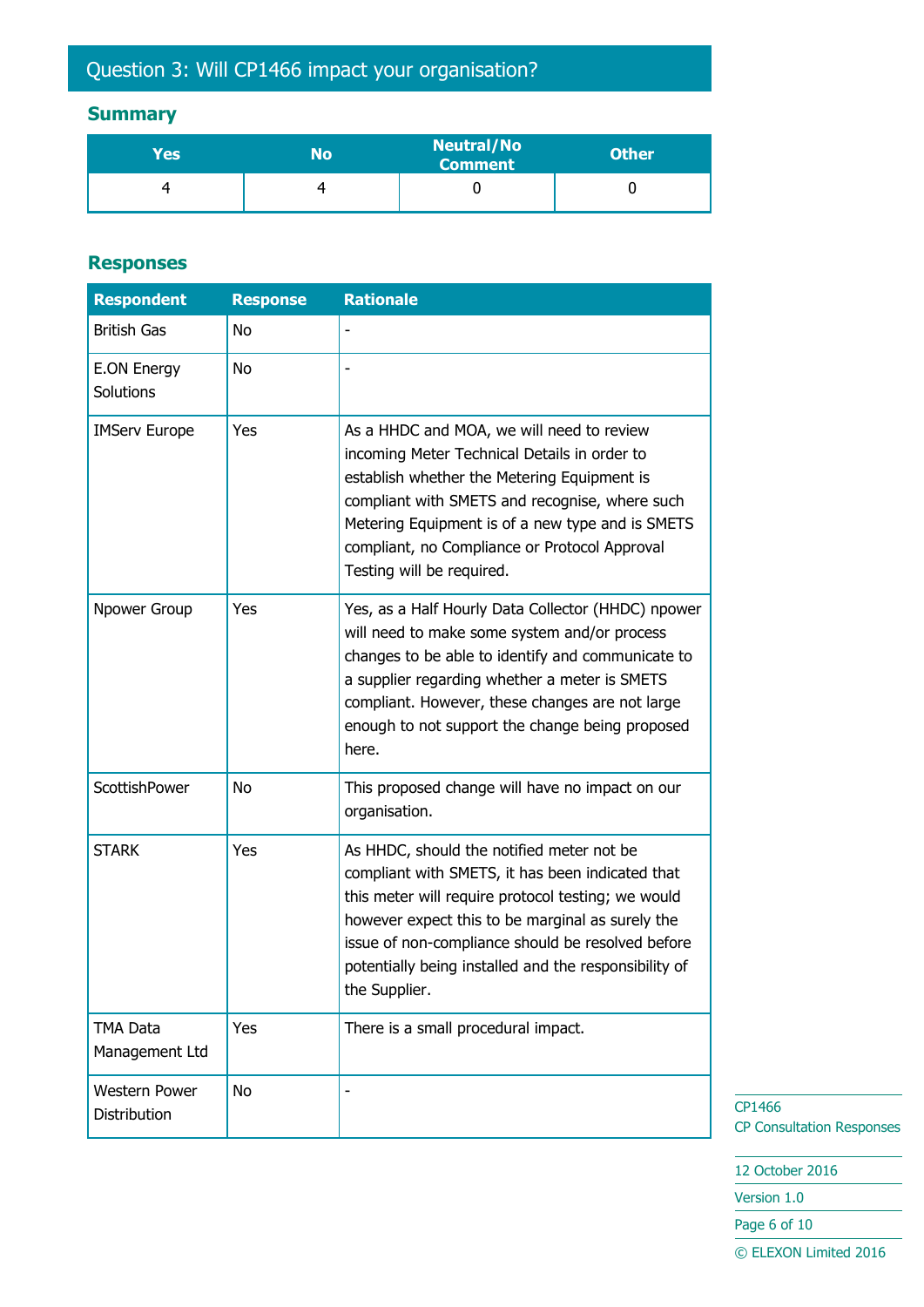# Question 4: Will your organisation incur any costs in implementing CP1466?

# **Summary**

| Yes' | No | <b>Neutral/No</b><br><b>Comment</b> | <b>Other</b> |
|------|----|-------------------------------------|--------------|
|      |    |                                     |              |

#### **Responses**

| <b>Respondent</b>                           | <b>Response</b> | <b>Rationale</b>                                                                                                  |
|---------------------------------------------|-----------------|-------------------------------------------------------------------------------------------------------------------|
| <b>British Gas</b>                          | <b>No</b>       |                                                                                                                   |
| <b>E.ON Energy</b><br>Solutions             | No              |                                                                                                                   |
| <b>IMServ Europe</b>                        | Yes             | Any costs incurred are likely to be minimal both in<br>terms of one off and ongoing costs.                        |
| Npower Group                                | Yes             | Yes, there will be a small cost incurred in<br>implementing the system and/or process changes<br>mentioned above. |
| ScottishPower                               | <b>No</b>       | It is not anticipated that this proposed change will<br>bring any cost to our organisation.                       |
| <b>STARK</b>                                | Yes             | Marginal, man hours if protocol testing is required<br>but should not expect this to occur frequently.            |
| TMA Data<br>Management Ltd                  | Yes             | There will be minor costs to modify our procedure<br>and there will also be savings on BSCP601 costs.             |
| <b>Western Power</b><br><b>Distribution</b> | No              |                                                                                                                   |

CP1466 CP Consultation Responses

12 October 2016

Version 1.0

Page 7 of 10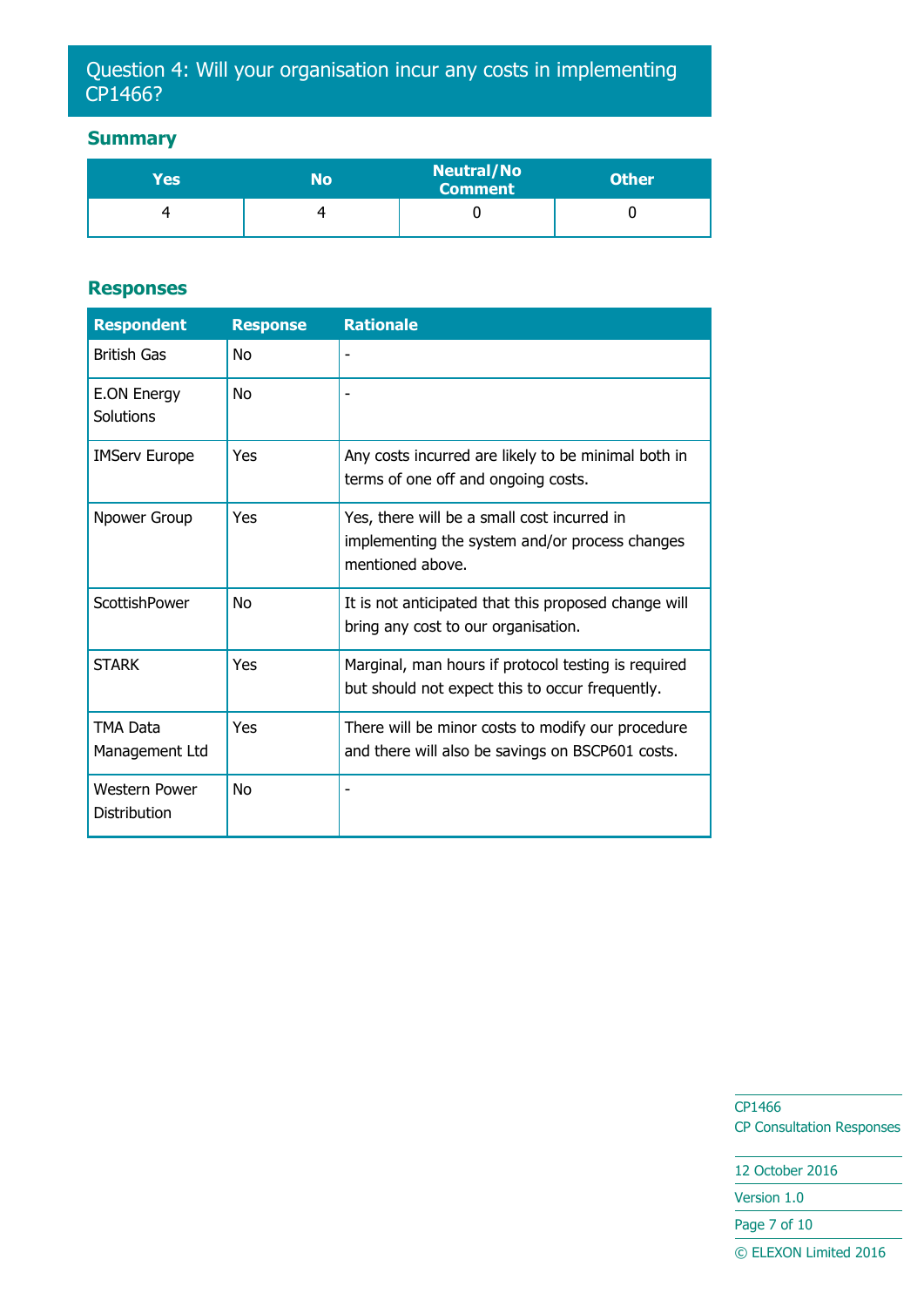# Question 5: Do you agree with the proposed implementation approach for CP1466?

# **Summary**

| Yes | No | <b>Neutral/No</b><br><b>Comment</b> | <b>Other</b> |
|-----|----|-------------------------------------|--------------|
|     |    |                                     |              |

#### **Responses**

| <b>Respondent</b>                    | <b>Response</b> | <b>Rationale</b>                                                                                                                                                                                                                                                                                                                                                                                                                                                                                                                                                                                                              |
|--------------------------------------|-----------------|-------------------------------------------------------------------------------------------------------------------------------------------------------------------------------------------------------------------------------------------------------------------------------------------------------------------------------------------------------------------------------------------------------------------------------------------------------------------------------------------------------------------------------------------------------------------------------------------------------------------------------|
| <b>British Gas</b>                   | Yes             |                                                                                                                                                                                                                                                                                                                                                                                                                                                                                                                                                                                                                               |
| E.ON Energy<br>Solutions             | Yes             | This seems a pragmatic approach.                                                                                                                                                                                                                                                                                                                                                                                                                                                                                                                                                                                              |
| <b>IMServ Europe</b>                 | Yes             |                                                                                                                                                                                                                                                                                                                                                                                                                                                                                                                                                                                                                               |
| Npower Group                         | <b>No</b>       | No, for the reasons already given npower does not<br>support the proposal to remove SMETS1 meters<br>from the protocol approval section of BSCP601.<br>Protocol approval ensures that the system works<br>correctly, not just the meter. As stated above, we<br>would suggest a two tier approach where the<br>SMETS2 meters are removed from the BSCP entirely<br>and SMETS1 meters are removed from COP<br>compliance testing initially. SMETS1 meters should<br>then be removed from protocol approval at a later<br>date when there is a clearer view of when the DCC<br>will have adopted the majority of SMETS1 meters. |
| ScottishPower                        | Yes             | Agree that the implementation approach and<br>proposed date of February 2017 is reasonable.                                                                                                                                                                                                                                                                                                                                                                                                                                                                                                                                   |
| <b>STARK</b>                         | Yes             | Is in line to meet the expectations of Ofgem on the<br>progression of changes relating to elective HH<br>Settlement, should other changes progress.                                                                                                                                                                                                                                                                                                                                                                                                                                                                           |
| <b>TMA Data</b><br>Management Ltd    | Yes             | We agree with an implementation date of<br>23/02/2017.                                                                                                                                                                                                                                                                                                                                                                                                                                                                                                                                                                        |
| <b>Western Power</b><br>Distribution | Yes             |                                                                                                                                                                                                                                                                                                                                                                                                                                                                                                                                                                                                                               |

CP1466 CP Consultation Responses

12 October 2016 Version 1.0

Page 8 of 10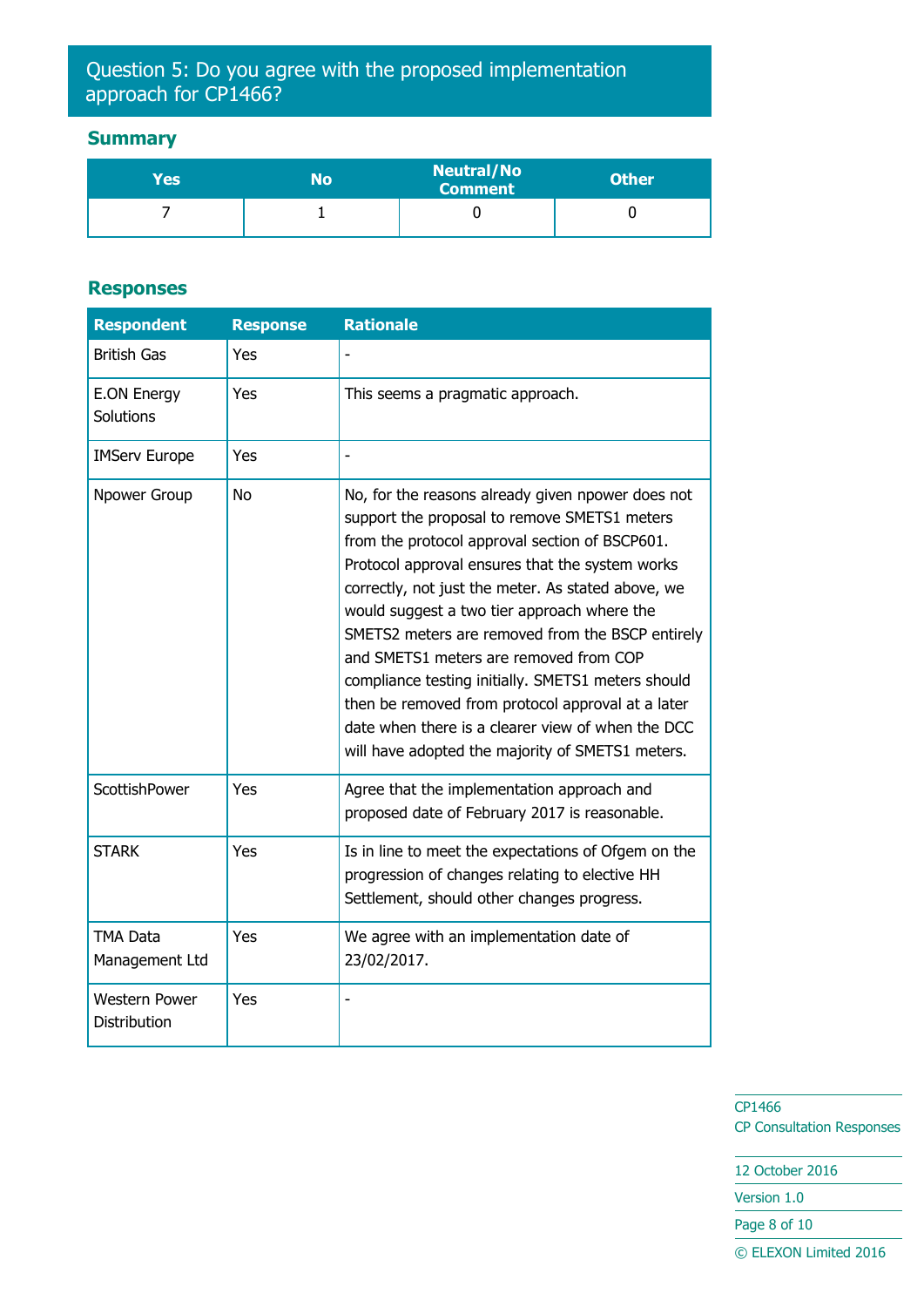# Question 6: Do you have any further comments on CP1466?

# **Summary**

| Yes | <b>No</b> |
|-----|-----------|
|     |           |

#### **Responses**

| <b>Respondent</b>               | <b>Response</b> | <b>Comments</b>                                                                                                                                                                                                                                                      |                   |               |                    |
|---------------------------------|-----------------|----------------------------------------------------------------------------------------------------------------------------------------------------------------------------------------------------------------------------------------------------------------------|-------------------|---------------|--------------------|
| <b>British Gas</b>              | No              | $\qquad \qquad \blacksquare$                                                                                                                                                                                                                                         |                   |               |                    |
| E.ON Energy<br><b>Solutions</b> | No              | $\overline{\phantom{m}}$                                                                                                                                                                                                                                             |                   |               |                    |
| <b>IMServ Europe</b>            | Yes             | How will HH Agents ascertain if a given Metering<br>Equipment type is SMETS compliant, is a central<br>register to be kept?<br>I believe that for NHH sites the Meter Type field<br>(J0483) in the D0150 is used to indicate if the meter<br>is SMETS approved thus: |                   |               |                    |
|                                 |                 | <b>TYPE</b>                                                                                                                                                                                                                                                          | <b>VALUE</b>      | <b>FILTER</b> | <b>DESCRIPTION</b> |
|                                 |                 | <b>SMETSMeterType</b>                                                                                                                                                                                                                                                | S1                | All           | S1                 |
|                                 |                 | <b>SMETSMeterType</b>                                                                                                                                                                                                                                                | S <sub>2</sub> A  | All           | S <sub>2</sub> A   |
|                                 |                 | SMETSMeterType                                                                                                                                                                                                                                                       | S <sub>2</sub> AD | All           | S <sub>2</sub> AD  |
|                                 |                 | SMETSMeterType                                                                                                                                                                                                                                                       | S2ADE             | All           | S2ADE              |
|                                 |                 | SMETSMeterType                                                                                                                                                                                                                                                       | S <sub>2</sub> B  | All           | S <sub>2</sub> B   |
|                                 |                 | SMETSMeterType                                                                                                                                                                                                                                                       | S <sub>2</sub> BD | All           | S <sub>2</sub> BD  |
|                                 |                 | SMETSMeterType                                                                                                                                                                                                                                                       | S2BDE             | All           | S2BDE              |
|                                 |                 | <b>SMETSMeterType</b>                                                                                                                                                                                                                                                | S <sub>2</sub> C  | All           | S <sub>2</sub> C   |
|                                 |                 | SMETSMeterType                                                                                                                                                                                                                                                       | S <sub>2</sub> CD | All           | S <sub>2</sub> CD  |
|                                 |                 | SMETSMeterType                                                                                                                                                                                                                                                       | S2CDE             | All           | S2CDE              |
|                                 |                 | (The above list of values being contained in Market<br>Domain Data).<br>Will there be something equivalent in the HH world,<br>is something similar going to be implemented in the<br>Outstation Type field (J0471) i.e. should one of the                           |                   |               |                    |

CP1466 CP Consultation Responses

12 October 2016

Version 1.0

Page 9 of 10